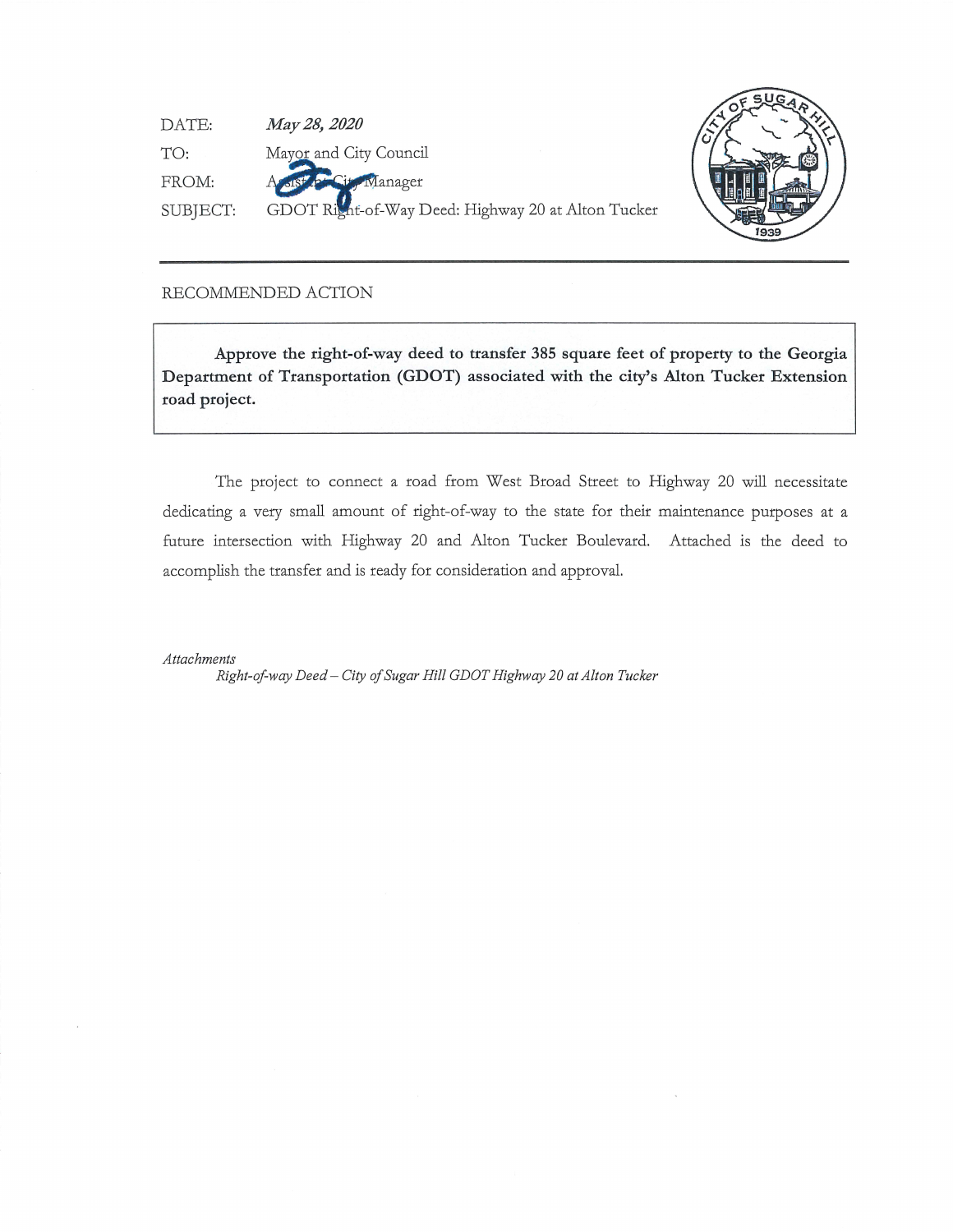## **RIGHT OF WAY DEED CITY OF SUGAR HILL**

## **GEORGIA, GWINNETT COUNTY**

THIS CONVEYANCE made and executed this day of , 2020.

WITNESSETH that City of Sugar Hill, the undersigned, (hereinafter referred to as "Grantor"), is the owner of a tract of land in GWINNETT County at the intersection of State Route 20 and Alton Tucker Boulevard being more particularly described in a map and drawing of said road as per attached Exhibit "A".

NOW, THEREFORE, in consideration of the benefit to said property by the construction and maintenance of said road, in consideration of ONE DOLLAR (\$1.00), in hand paid, the receipt whereof is hereby acknowledge, Grantor does hereby grant, sell and convey to said Department of Transportation, and their successors in office so much land as to make a right of way for said road as surveyed, being more particularly described as follows:

All that tract or parcel of land lying and being in Land Lot 292 of the 7<sup>th</sup> District, City of Sugar Hill, Gwinnett County, Georgia, and being more particularly described as Tract A on a drawing titled Right of Way Exhibit for City of Sugar Hill dated 3 March 2020 prepared by Atlas Technical Consultants LLC.

GRANTOR will forever warrant and defend the title to the bargained premises unto Grantee, its successors and assigns the claims of all persons whomsoever.

TO HA VE AND TO HOLD the said conveyed premises in fee simple and any rights Grantor has or may have in and to existing public rights of way are hereby quitclaimed and conveyed unto the Department of Transportation. Grantor hereby warrants that Grantor has the right to sell and convey said land and bind himself, his heirs, executors and administrators forever to defend by virtue of these presents.

IN WITNESS WHEREOF, Grantor has hereunto set his hand and seal the day above written.

 $GIMY$  OF  $GIMY$   $RIMY$ ,  $GFOP$  $GY$ 

|                             | CITY OF SUGAR HILL, GEORGIA |
|-----------------------------|-----------------------------|
| Signed Sealed and Delivered | By                          |
|                             |                             |
| 20, in the presence of      |                             |
|                             | Title                       |
| Witness                     | Attest                      |
|                             | Title                       |
| Notary Public               |                             |